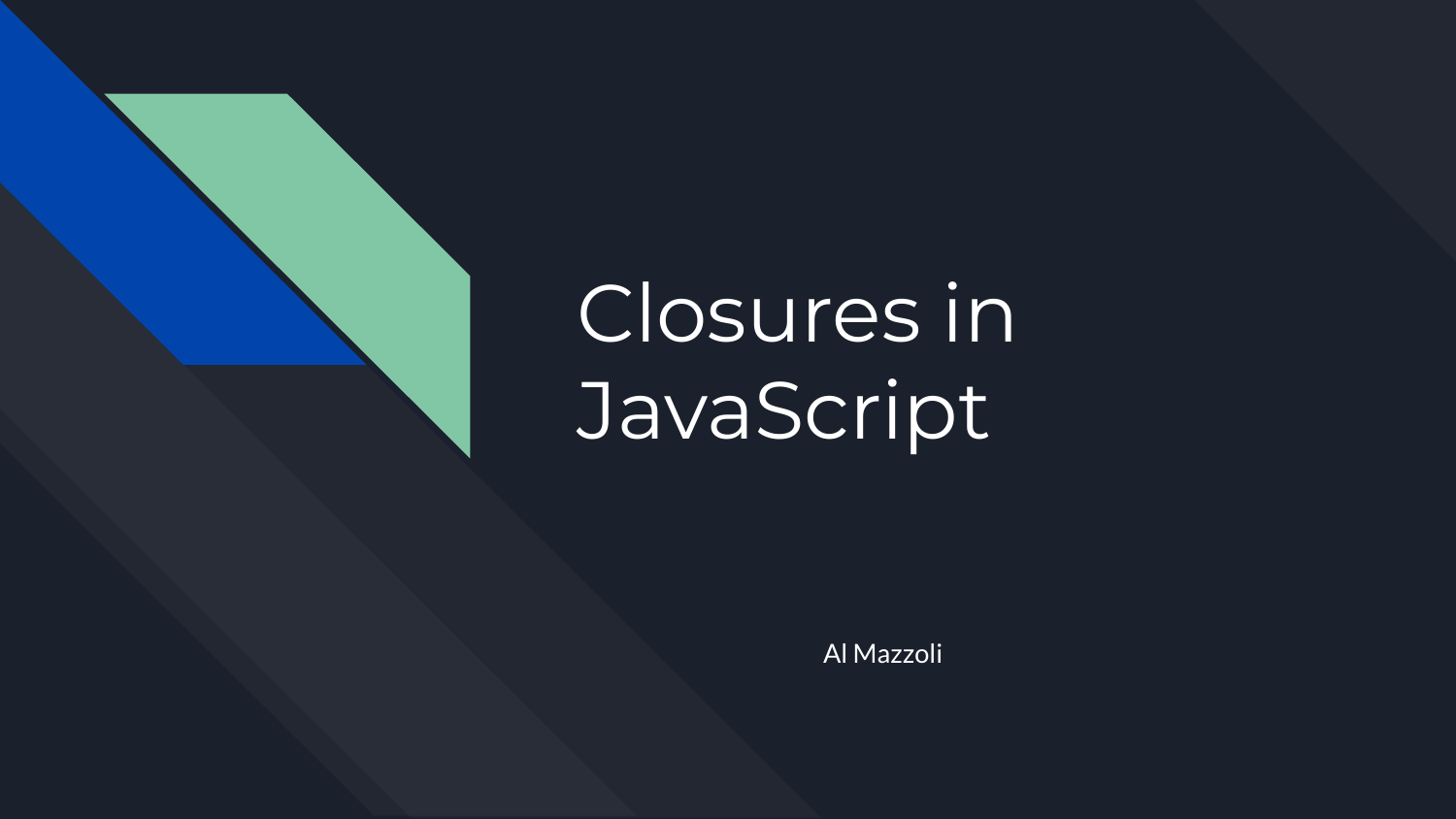

## What is a closure?

- Function combined with local variables in the environment in which the function was created
- Created every time a function is created
- Example
	- add5 and add10 are closures
		- Have the same function body definition
		- But different lexical environments
			- For add  $5, x$  is  $5$
			- For add  $10, x$  is  $10$

```
function makeAdder(x) {
  return function(y) \{return x + y;
 \};
var add5 = makeAdder(5);var add10 = makeAdder(10);
```

```
console. log(add5(2)); // 7
console. log(add10(2)); // 12
```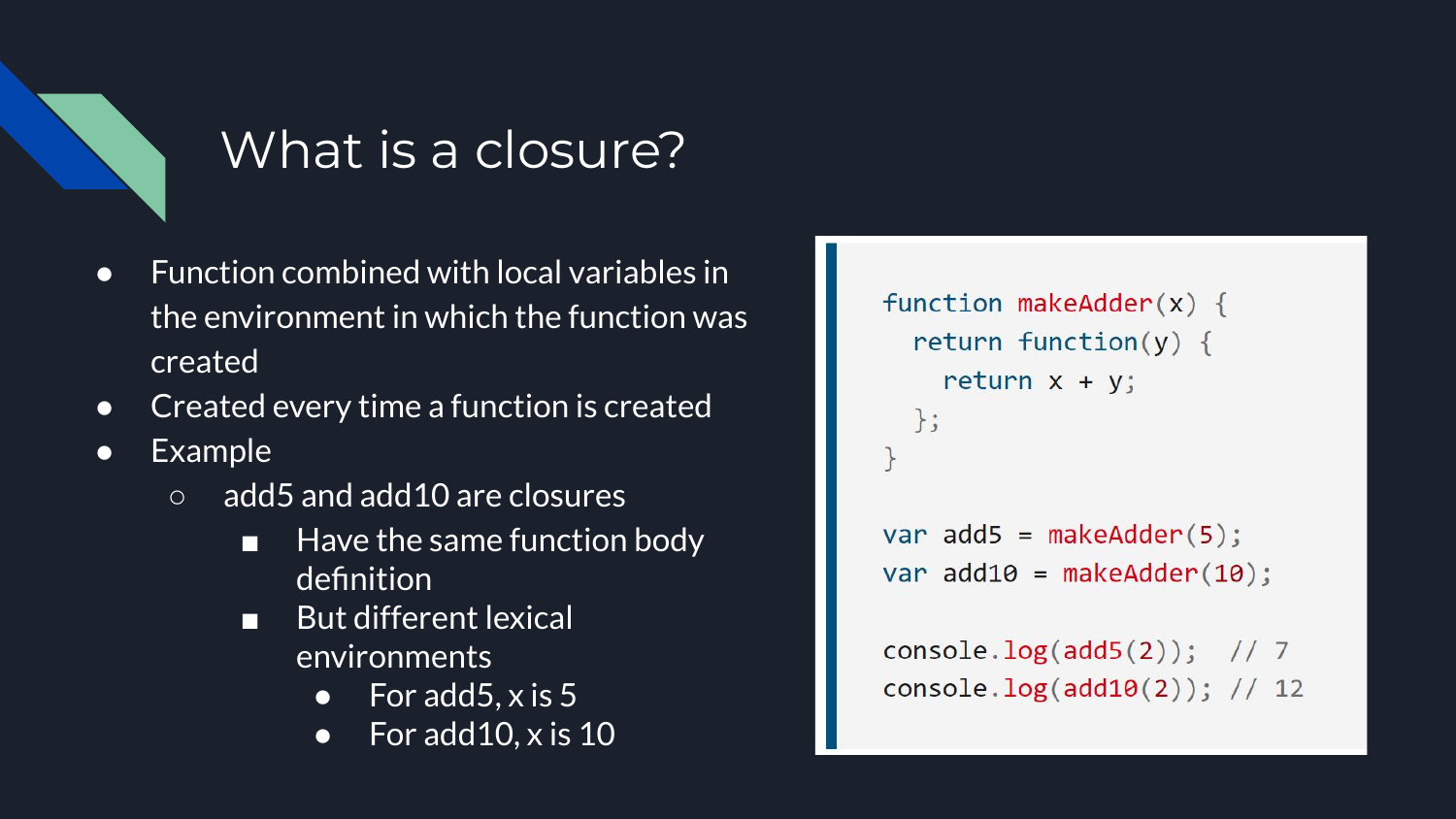

### Another example

```
function makeSizer(size) {
  return function() {
    document.body.style.fontSize = size + 'px';\};
var size12 = makeSize(12);
var size14 = makesizer(14);
var size16 = makeSize(16);
```
- Event-based front-end code
	- Define a behavior
	- Attach behavior to user event
	- Code is attached as a callback - single function triggered by event
- <https://jsfiddle.net/vnkuZ/7726/>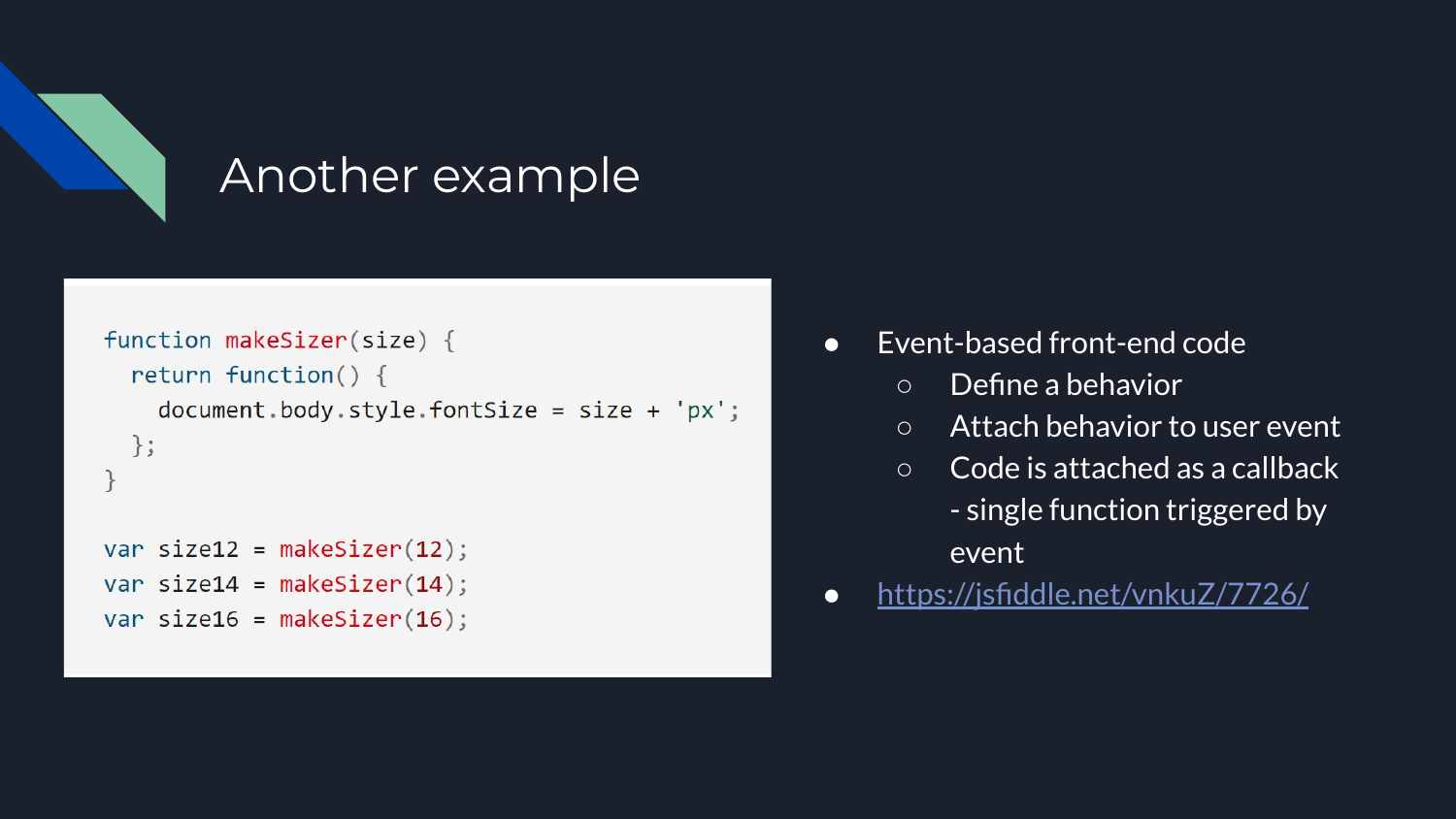## Why is a closure?

- Lets you associate data with a function that acts on that data
	- Similar to OOP, where you can associate objects with methods
	- Can use a closure where you might use an object with a single method
		- Again, helpful in event-based development
- Can emulate private methods
	- (Methods that can only be called by other methods in the same class)
	- Way to manage global namespace
- Data hiding and encapsulation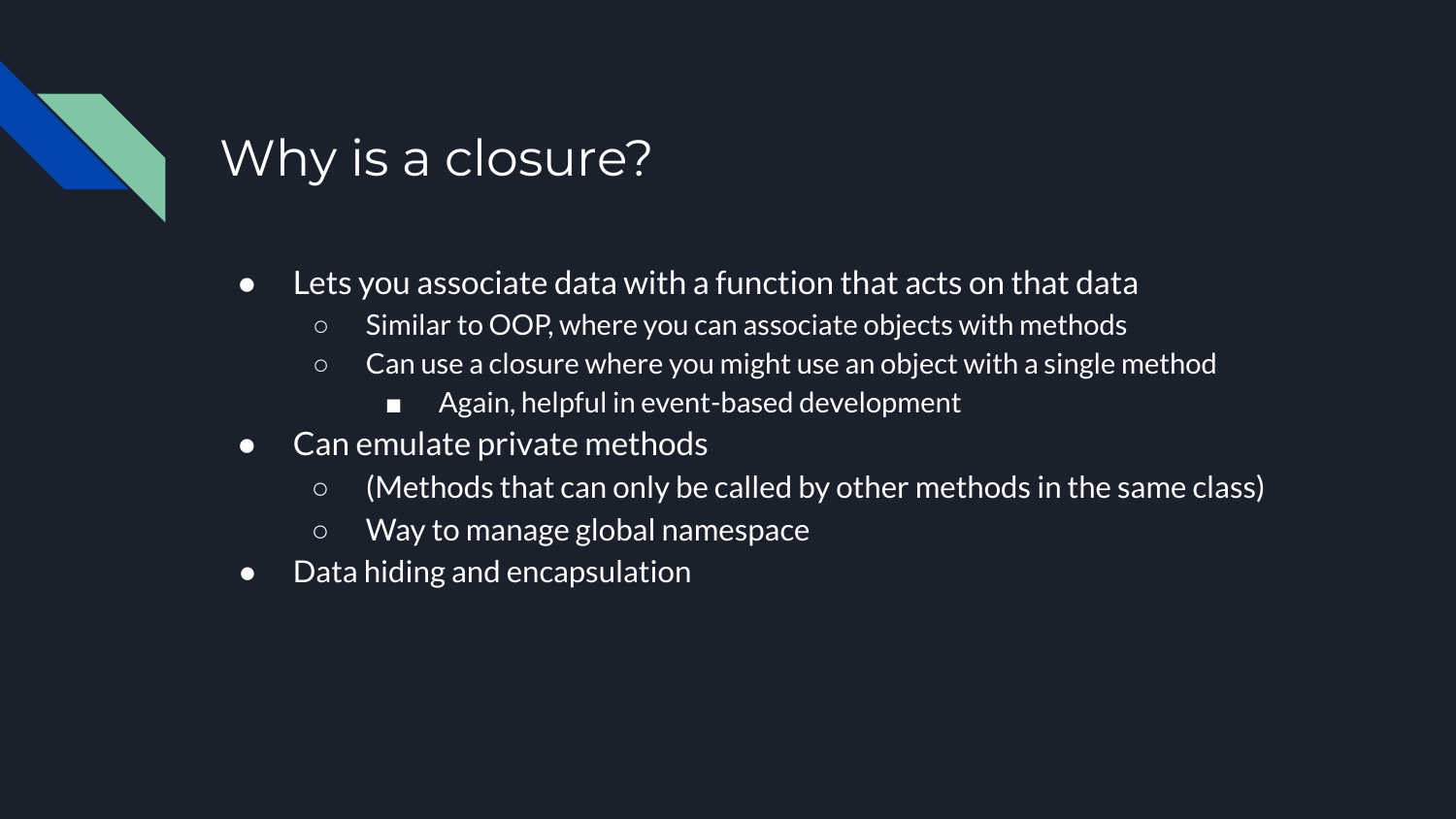### Another example

- One lexical environment shared by three closures
- Anon function executed as soon as its defined
- privateCounter and changeBy are both private
	- Can only access through public functions
		- Value
		- Increment
		- Decrement
- Counters are independent of each other

```
var makeCounter = function() \{var privateCounter = 0;
 function changeBy(val) {
    privateCounter += val;
 return {
   increment: function() {
      changeBy(1);\},
    decrement: function() {
      changeBy(-1);\},
   value: function() {
      return privateCounter;
\};
var counter1 = makeCounter();var counter2 = makeCounter();altert(counter1.value()); // 0.counter1.increment();
counter1.increment();
alert(counter1.value()); // 2.counter1.decrement();
```
 $alert(counter1.value()); // 1.$  $alert(counter2.value()); // 0.$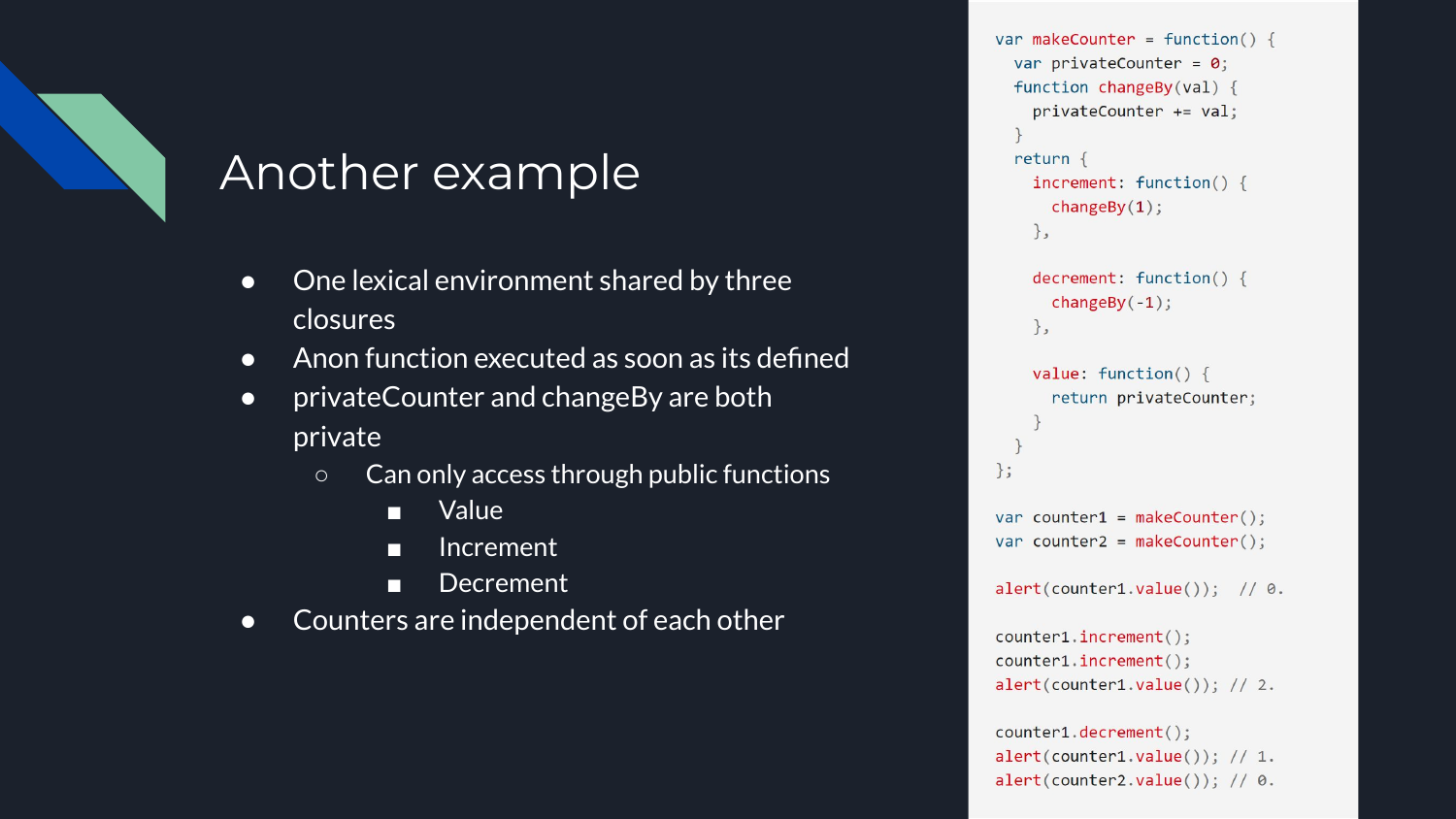

## Closures and Scope

```
// global scope
var e = 10;
function sum(a){
  return function sum2(b){
   return function sum3(c){
      // outer functions scope
      return function sum4(d)// local scope
        return a + b + c + d + e;
var sum2 = sum(1);
var sum3 = sum2(2);var sum4 = sum3(3);var result = sum4(4);
console.log(result) //log 20
```
- Each closure has 3 scopes
	- Local scope
	- Outer function's scope
	- Global scope
- If the outer function is nested, the outer function's scope includes ITS outer function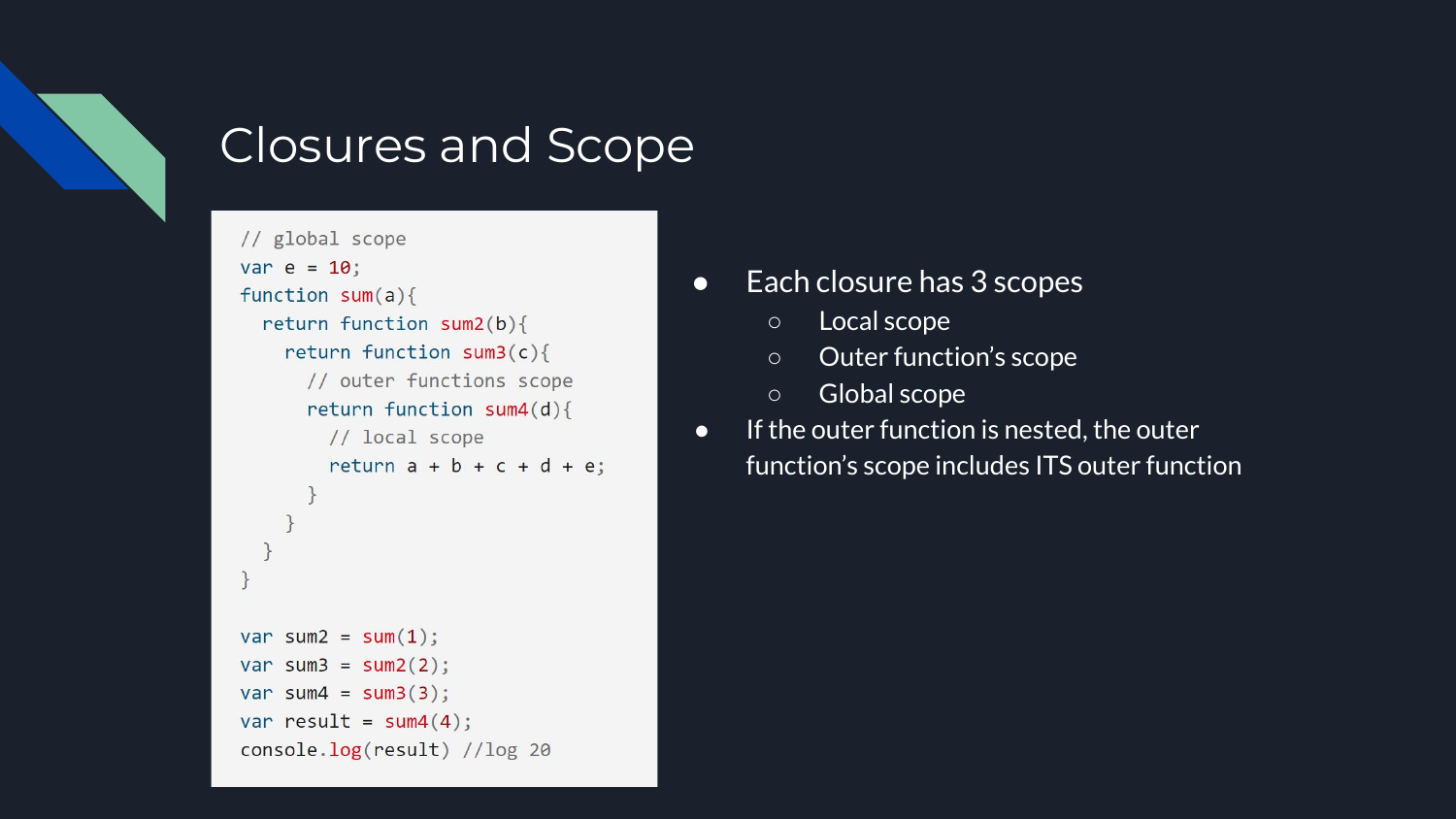## Tips and tricks

- Don't use closures unless you need to
	- Takes space, makes things slower
- Try not to put closures in loops
	- They will not do what you want